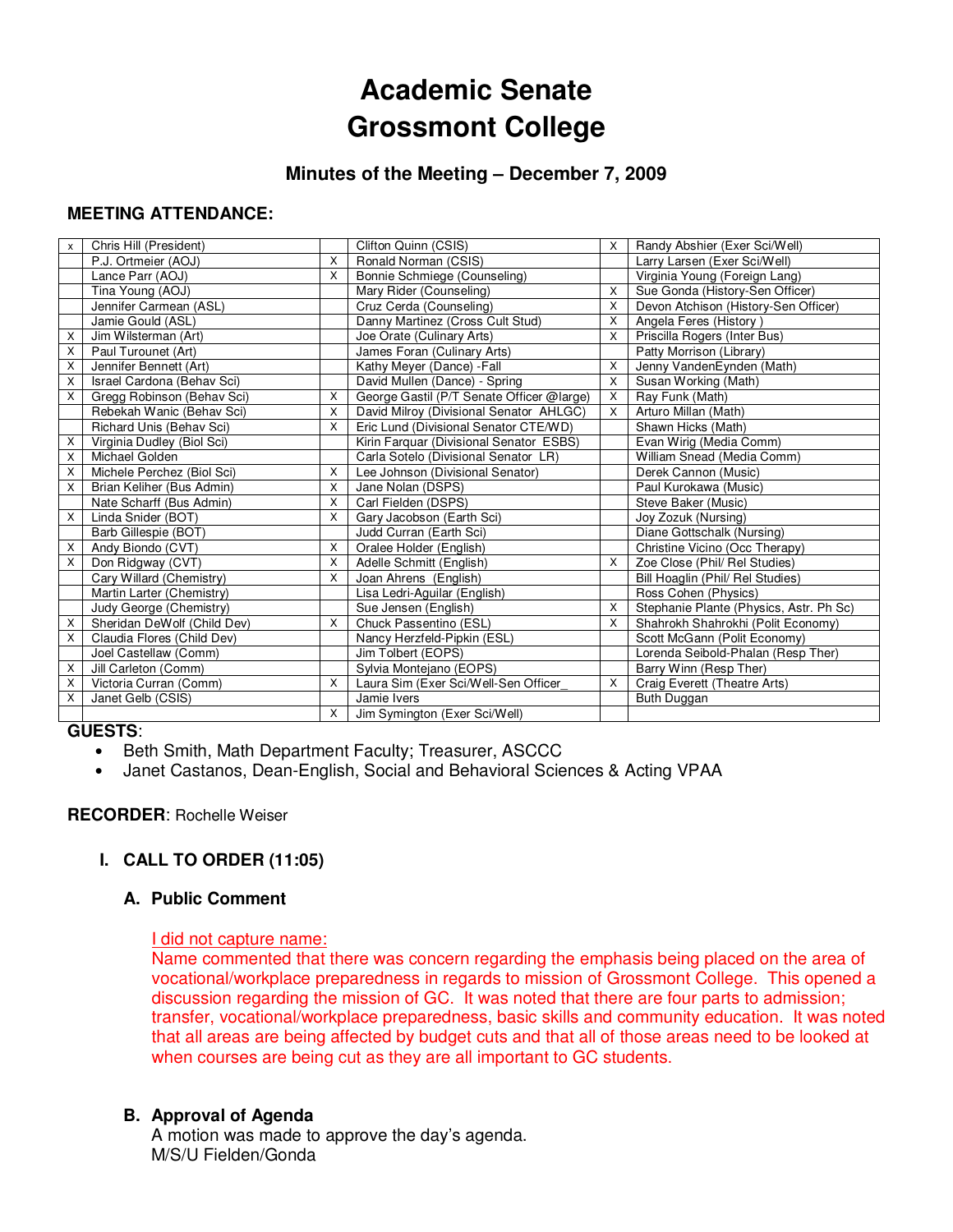## **C. Approval of Minutes November 30, 2009**

A motion was made to approve the minutes from the previous meeting. M/S/U Gonda/Robinson

### **II. PRESIDENT'S REPORT**

#### **A. Announcements**

Chris announced that new CB21 coding would be taking place for ESL, English and Math. Sue Gonda, Co-Chair Curriculum Committee, is the contact person for the project. She will be working with faculty from ESL, English and Math for faculty input on the coding process.

#### **B. Calendar Modification**

Chris began by reviewing the process by which the Academic Calendar is created and modified by the Calendar Committee. She then asked the Senators for input regarding a proposed modification that would be coming to the Committee for consideration for the 2011-2012 Academic Calendar. The modification would be to eliminate "finals week" and finals would be administered on the last scheduled day of class. Some of the items mentioned were; how would the time be made up, this would create disparate times for finals (i.e. a 1 day a week class would have a 3 hour final, a 3 day a week class would have a 50 minute final), for some disciplines that take a performance based final the proposed schedule would create a problem (i.e. not enough time to administer final or enough space for all students on same day), the extra time to prepare for finals is important for students, an entire week of teaching will be lost and the idea that perhaps the whole calendar needs to be reviewed.

The overall feeling was that perhaps a task force to review the academic calendar as a whole was needed. Chris would carry these ideas and input forward to the Calendar Committee for discussion.

Chris closed by asking if the Senators had any more input to please e-mail her.

#### **C. Add Code Process**

Chris announced the upcoming DCEC meeting would include the Add Code Process on the agenda. She then asked the Senators for their input/concerns regarding this item. Some of the items mentioned were; faculty would like the system to work so that when someone drops from a course the next name on the waitlist moves to the top, if a waitlist is created once a class has started would like the instructor in charge of the add codes, would like earlier drop deadlines, importance of seeing students and giving add codes; students that "crash classes" are more likely to finish class, students that attend orientation are more likely to finish course; again have instructor hand out add codes, an application deadline would alleviate some of the problems mentioned.

Chris will bring the items forward to the DCEC meeting and then report back to the AS.

#### **III. Committee Reports**

None

## **IV. ACTION ITEMS**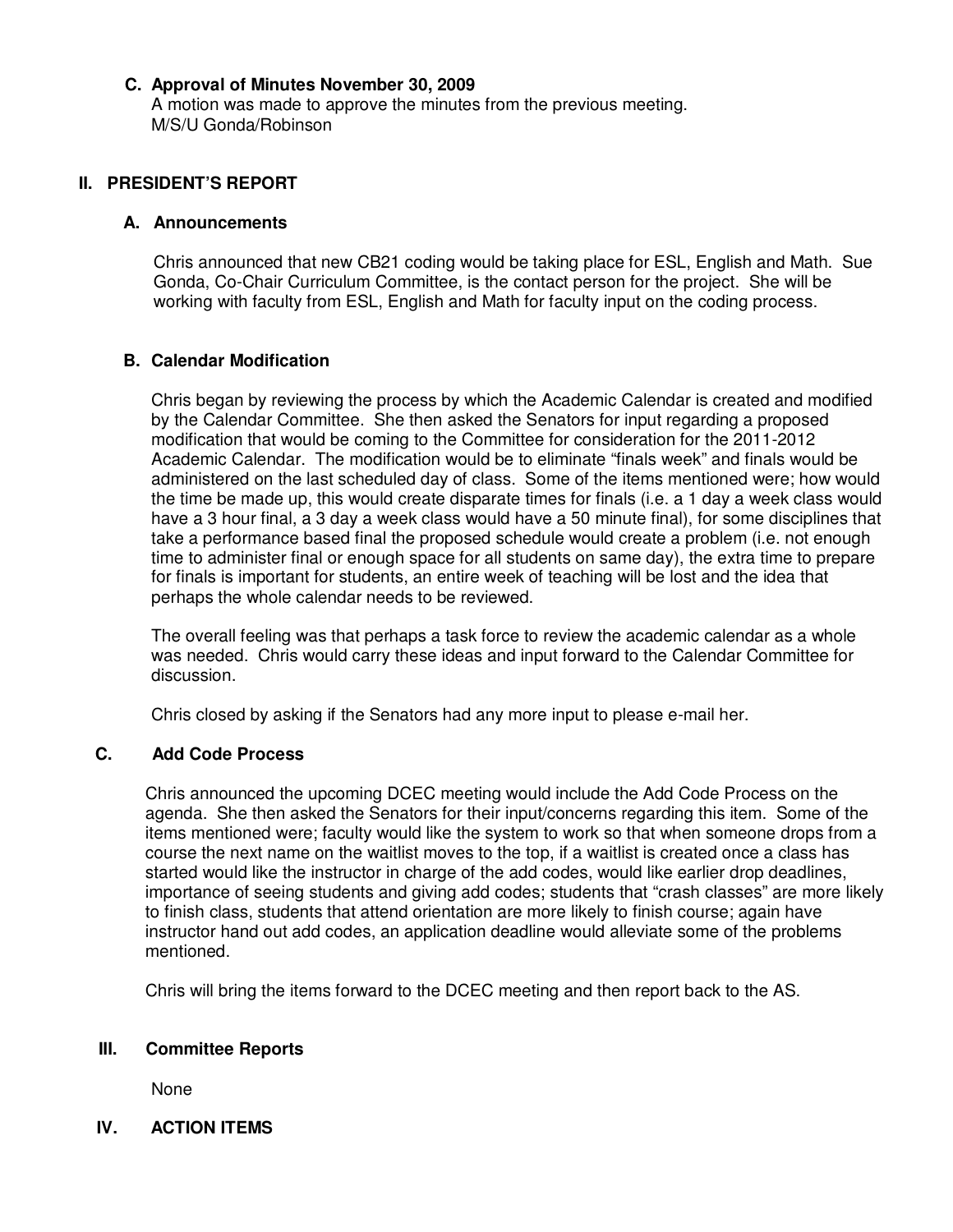## **A. GC Core Competencies**

Chris asked for a motion to table this item until the Spring Academic Senate meeting as more work needed to be done on the proposal.

M/S/U Robinson/Atchison

## **B. Resolution in Support of Freedom of Speech**

Chris thanked Sheridan and SOC for their work on the resolution and gave a brief overview of the ASCC resolution and the situation at Southwestern Community College.

Chris asked for a motion to approve the resolution. M/S/U Robinson /Atchison

## **C. Resolution to Provide Regular Faculty Evaluation Training**

Chris asked for a motion to put the resolution on the table.

Chris then asked Beth Smith, Tenure Review Coordinator, to give an overview of the resolution. Beth began by noting that Faculty Evaluations is something the Academic Senate should be involved in by providing that the support and training necessary to have faculty evaluate one another would be faculty driven. She noted the resolution commits to training on a regular basis and ensures that the training is faculty driven. In the discussion that followed some of the items brought up were; could CATL be a training resource for evaluations, it would be helpful to those being evaluated to go to the training as well, training could be done during department meetings. Over all it was felt that training was needed and on a regular basis. It was noted once the Resolution was passed then the process could move forward to the Professional Development Committee and an Evaluations Task Force to work on the "how to" part of the training.

Chris called for the question to approve the Resolution to Provide Regular Faculty Evaluation Training.

M/S/U Sim/Symington

## **D. Academic Integrity-Levels of Cheating Matrix**

Chris asked for a motion to put the document on the table. M/S Perchez/Fielden

Chris then reviewed the document for the Senators and asked for their input. Some of the items mentioned in the discussion were; in regards to Saturday School; some feel an opportunity for a teachable moment, i.e. consequences for your actions; some felt the levels were a good idea, others felt cheating was cheating on any "level" and that number of infractions might better determine sanctions, levels are useful in determining what is reported to deans and what is handled at classroom, the idea that the individual faculty member needs to have options and tools to use to deal with cheating as it occurs.

Chris called for a motion to table the document until the next meeting, February 1, 2010, as more discussion needed to occur.

M/S/U Atchison/Symington

## **IV. INFORMATION ITEMS**

None